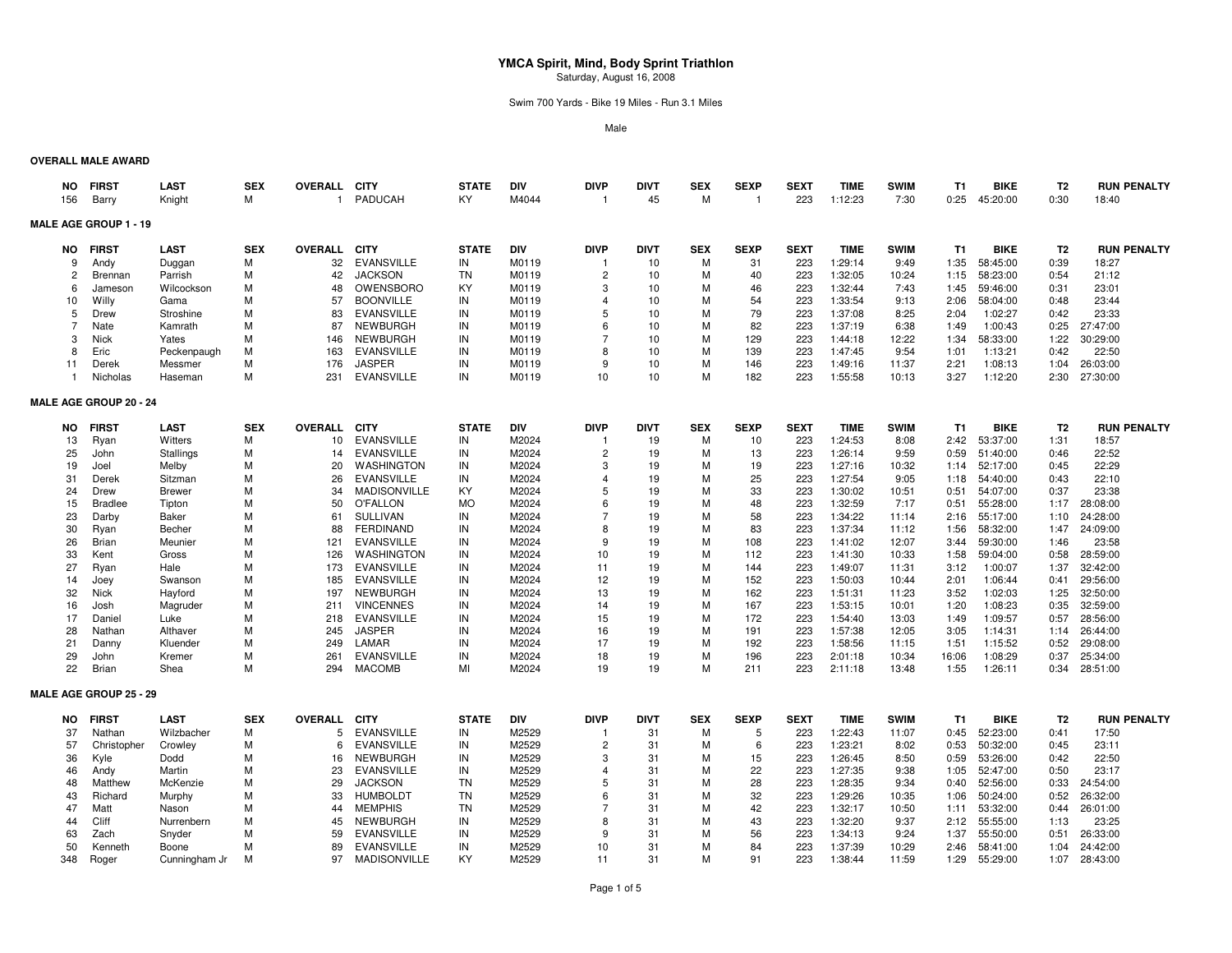Swim 700 Yards - Bike 19 Miles - Run 3.1 Miles

Male

| 62  | Timothy                       | Peceniak         | M          | 102            | <b>GLEN ELLYN</b>   | IL           | M2529          | 12             | 31          | M          | 94             | 223         | 1:39:01     | 11:16          | 2:30      | 1:00:43     | 1:15           | 23:19                |                    |
|-----|-------------------------------|------------------|------------|----------------|---------------------|--------------|----------------|----------------|-------------|------------|----------------|-------------|-------------|----------------|-----------|-------------|----------------|----------------------|--------------------|
| 34  | William                       | Wargel Jr.       | M          | 110            | <b>EVANSVILLE</b>   | IN           | M2529          | 13             | 31          | M          | 101            | 223         | 1:39:14     | 11:38          | 1:20      | 56:11:00    | 1:30           | 28:38:00             |                    |
| 61  | Nathan                        | Schoonover       | M          | 112            | <b>OAKLAND CITY</b> | IN           | M2529          | 14             | 31          | M          | 102            | 223         | 1:39:38     | 9:48           | 1:21      | 1:01:16     | 0:50           | 26:25:00             |                    |
| 342 | Wesley                        | Laake            | M          | 113            | <b>FERDINAND</b>    | IN           | M2529          | 15             | 31          | M          | 103            | 223         | 1:39:40     | 10:52          | 1:48      | 57:24:00    | 1:17           | 28:21:00             |                    |
| 49  | David                         | Franklin         | M          | 127            | <b>GREENWOOD</b>    | IN           | M2529          | 16             | 31          | M          | 113            | 223         | 1:41:39     | 8:47           | 1:31      | 1:06:18     | 1:00           | 24:05:00             |                    |
| 58  | Michael                       | Balich           | M          | 149            | <b>EVANSVILLE</b>   | IN           | M2529          | 17             | 31          | M          | 131            | 223         | 1:44:40     | 11:23          | 3:28      | 59:53:00    | 2:04           | 27:55:00             |                    |
| 60  | Brian                         | Pope             | M          | 150            | <b>NEWBURGH</b>     | IN           | M2529          | 18             | 31          | M          | 132            | 223         | 1:44:49     | 11:14          | 2:00      | 1:01:18     | 1:41           | 28:38:00             |                    |
| 38  | Nick                          | Dahl             | M          | 179            | <b>TERRE HAUTE</b>  | IN           | M2529          | 19             | 31          | M          | 148            | 223         | 1:49:21     | 10:47          | 1:57      | 1:05:33     | 1:02           | 30:04:00             |                    |
| 42  | Paul                          | Stone            | M          | 187            | <b>EVANSVILLE</b>   | IN           | M2529          | 20             | 31          | M          | 154            | 223         | 1:50:26     | 10:49          | 2:08      | 1:06:14     | 1:19           | 29:57:00             |                    |
| 35  | Drew                          | Kinman           | M          | 190            | <b>EVANSVILLE</b>   | IN           | M2529          | 21             | 31          | м          | 156            | 223         | 1:50:39     | 12:21          | 2:40      | 1:05:39     | 0:36           | 29:25:00             |                    |
| 54  | Mike                          | <b>Backer</b>    | M          | 195            | <b>BOONVILLE</b>    | IN           | M2529          | 22             | 31          | M          | 160            | 223         | 1:51:15     | 13:52          | 3:13      | 1:05:53     | 1:30           | 26:49:00             |                    |
| 59  | Christopher                   | Nolan            | M          | 206            | <b>NEWBURGH</b>     | IN           | M2529          | 23             | 31          | M          | 165            | 223         | 1:52:21     | 13:11          | 4:33      | 1:03:53     | 1:11           | 29:34:00             |                    |
| 40  | Joe                           | Wargel           | M          | 224            | <b>EVANSVILLE</b>   | IN           | M2529          | 24             | 31          | M          | 177            | 223         | 1:54:52     | 11:31          | 3:10      | 1:07:52     | 0:54           | 31:26:00             |                    |
| 39  | Kyle                          | Waninger         | M          | 263            | <b>EVANSVILLE</b>   | IN           | M2529          | 25             | 31          | M          | 197            | 223         | 2:01:32     | 11:05          | 6:25      | 1:13:51     | 0:48           | 29:25:00             |                    |
| 55  | Judson                        | Lindsay          | M          | 283            | <b>MYRTLE BEACH</b> | SC           | M2529          | 26             | 31          | M          | 206            | 223         | 2:05:36     | 12:27          | 3:49      | 1:12:27     | 1:49           | 35:06:00             |                    |
| 41  | Jason                         | Deadmond         | M          | 293            | <b>EVANSVILLE</b>   | IN           | M2529          | 27             | -31         | M          | 210            | 223         | 2:10:30     | 12:06          | 3:15      | 1:12:20     | 1:51           | 41:00:00             |                    |
| 51  | Jason                         | Fischer          | M          | 305            | <b>EVANSVILLE</b>   | IN           | M2529          | 28             | 31          | M          | 215            | 223         | 2:15:43     | 13:57          | 3:16      | 1:24:36     | 0:59           | 32:58:00             |                    |
| 56  | Joe                           | Heerdink         | M          | 308            | <b>EVANSVILLE</b>   | IN           | M2529          | 29             | 31          | M          | 217            | 223         | 2:18:44     | 10:32          | 6:59      | 1:28:11     | 2:02           | 31:02:00             |                    |
| 346 | Timothy                       | Dickel           | M          | 316            | <b>EVANSVILLE</b>   | IN           | M2529          | 30             | -31         | M          | 219            | 223         | 2:24:23     | 12:12          | 5:17      | 1:32:01     | 0:47           | 34:09:00             |                    |
| 45  | Jeremy                        | Frost            | M          | 322            | <b>HENDERSON</b>    | KY           | M2529          | 31             | 31          | M          | 222            | 223         | 2:30:45     | 14:19          | 3:14      | 1:28:43     | 1:43           | 42:48:00             |                    |
|     | <b>MALE AGE GROUP 30 - 34</b> |                  |            |                |                     |              |                |                |             |            |                |             |             |                |           |             |                |                      |                    |
| NO. | <b>FIRST</b>                  | <b>LAST</b>      | <b>SEX</b> | OVERALL        | <b>CITY</b>         | <b>STATE</b> | DIV            | <b>DIVP</b>    | <b>DIVT</b> | <b>SEX</b> | <b>SEXP</b>    | <b>SEXT</b> | <b>TIME</b> | <b>SWIM</b>    | <b>T1</b> | <b>BIKE</b> | T <sub>2</sub> |                      | <b>RUN PENALTY</b> |
| 85  | Danny                         | Clark            | M          | $\overline{2}$ | <b>AVON</b>         | IN           | M3034          | $\mathbf{1}$   | 29          | M          | $\overline{c}$ | 223         | 1:21:07     | 9:14           | 0:45      | 49:47:00    | 0:29           | 20:53                |                    |
| 73  | Kevin                         | Odonohue         | M          | 18             | <b>NEWBURGH</b>     | IN           | M3034          | $\overline{2}$ | 29          | M          | 17             | 223         | 1:26:53     | 9:54           | 1:01      | 50:44:00    | 0:54           | 24:22:00             |                    |
| 80  | Dustin                        | <b>Bradley</b>   | M          | 22             | <b>JASPER</b>       | IN           | M3034          | 3              | 29          | M          | 21             | 223         | 1:27:20     | 9:46           | 0:56      | 50:34:00    | 1:07           | 24:58:00             |                    |
| 88  | Dennis                        | Nobles           | M          | 43             | <b>EVANSVILLE</b>   | IN           | M3034          | $\overline{4}$ | 29          | M          | 41             | 223         | 1:32:09     | 9:13           | 1:07      | 56:59:00    | 0:52           | 24:00:00             |                    |
| 90  | Roger                         | Arbuckle         | M          | 58             | <b>GREENVILLE</b>   | KY           | M3034          | 5              | 29          | М          | 55             | 223         | 1:33:59     | 9:09           | 1:15      | 56:57:00    | 0:45           | 25:55:00             |                    |
| 69  | David                         | Clifford         | M          | 63             | <b>LOUISVILLE</b>   | KY           | M3034          | 6              | 29          | М          | 60             | 223         | 1:34:29     | 9:53           | 1:32      | 55:52:00    | 1:02           | 24:12:00             | 2:00               |
| 71  | Chris                         | Hitch            | M          | 64             | <b>EVANSVILLE</b>   | IN           | M3034          | $\overline{7}$ | 29          | М          | 61             | 223         | 1:34:44     | 7:05           | 1:47      | 58:29:00    | 0:56           | 26:28:00             |                    |
| 343 | Stephen                       | Reaves           | M          | 79             | <b>NEWBURGH</b>     | IN           | M3034          | 8              | 29          | М          | 75             | 223         | 1:36:44     | 10:20          | 1:39      | 1:01:18     | 0:45           | 22:43                |                    |
| 75  | Joseph                        | Merkel           | M          | 81             | <b>EVANSVILLE</b>   | IN           | M3034          | 9              | 29          | М          | 77             | 223         | 1:36:48     | 10:37          | 2:01      | 58:45:00    | 0:29           | 24:57:00             |                    |
| 92  | Enrique                       | Martinez         | M          | 85             | <b>EVANSVILLE</b>   | IN           | M3034          | 10             | 29          | M          | 81             | 223         | 1:37:16     | 8:37           | 1:12      | 1:05:03     | 0:24           | 22:01                |                    |
| 64  | Chad                          | Flamion          | M          | 94             | <b>NEWBURGH</b>     | IN           | M3034          | 11             | 29          | м          | 88             | 223         | 1:38:42     | 10:21          | 1:51      | 1:00:58     | 1:18           | 24:17:00             |                    |
| 65  | Brian                         | Tinius           | M          | 105            | OWENSBORO           | KY           | M3034          | 12             | 29          | м          | 97             | 223         | 1:39:06     | 10:03          | 1:25      | 59:52:00    | 1:00           | 26:48:00             |                    |
| 89  | Conrad                        | Peyton           | M          | 108            | <b>CYNTHIANA</b>    | IN           | M3034          | 13             | 29          | M          | 100            | 223         | 1:39:12     | 10:45          | 2:00      | 59:46:00    | 1:14           | 25:30:00             |                    |
| 67  | Tim                           | Roman            | M          | 115            | <b>EVANSVILLE</b>   | IN           | M3034          | 14             | 29          | M          | 104            | 223         | 1:39:49     | 15:02          | 2:23      | 1:03:40     | 0:23           | 18:24                |                    |
| 72  | Scott                         | Mullins          | M          | 129            | <b>HENDERSON</b>    | KY           | M3034          | 15             | 29          | М          | 115            | 223         | 1:41:54     | 10:10          | 1:57      | 1:01:33     | 1:05           | 27:10:00             |                    |
| 78  | Ryan                          | Patterson        | M          | 147            | <b>GREENVILLE</b>   | KY           | M3034          | 16             | 29          | M          | 130            | 223         | 1:44:28     | 11:36          | 2:03      | 1:07:55     | 1:05           | 21:51                |                    |
| 76  | Abram                         | Devonshire       | M          | 151            | <b>EVANSVILLE</b>   | IN           | M3034          | 17             | 29          | M          | 133            | 223         | 1:45:12     | 9:48           | 2:38      | 1:04:25     | 1:54           | 26:29:00             |                    |
| 79  | Todd                          | Donohoo          | M          | 152            | LYNNVILLE           | IN           | M3034          | 18             | 29          | M          | 134            | 223         | 1:45:23     | 9:31           | 1:39      | 1:05:09     | 0:48           | 28:18:00             |                    |
| 81  | Cesar                         | Lau              | M          | 164            | <b>NEWBURGH</b>     | IN           | M3034          | 19             | 29          | M          | 140            | 223         | 1:47:57     | 12:46          | 2:16      | 59:59:00    | 1:17           | 31:41:00             |                    |
| 87  | Houston                       | Lamey            | M          | 168            | <b>EVANSVILLE</b>   | IN           | M3034          | 20             | 29          | M          | 141            | 223         | 1:48:05     | 11:09          | 2:20      | 1:03:35     | 1:27           | 29:35:00             |                    |
| 83  | Jeremy                        | Garrett          | M          | 181            | <b>HENDERSON</b>    | KY           | M3034          | 21             | 29          | M          | 149            | 223         | 1:49:38     | 10:34          | 2:02      | 1:08:50     | 1:04           | 27:10:00             |                    |
| 82  | James                         | Lynch            | M          | 182            | <b>NEWBURGH</b>     | IN           | M3034          | 22             | 29          | M          | 150            | 223         | 1:49:57     | 10:20          | 1:53      | 1:07:32     | 0:55           | 29:19:00             |                    |
| 84  | Chad                          | Hart             | M          | 193            | <b>BOONVILLE</b>    | IN           | M3034          | 23             | 29          | M          | 159            | 223         | 1:51:05     | 10:06          | 1:43      | 1:03:11     | 1:15           | 34:51:00             |                    |
| 77  |                               | Pack             | M          | 213            | <b>EVANSVILLE</b>   | IN           |                | 24             | 29          | M          | 169            | 223         | 1:53:43     |                | 2:20      | 1:07:25     |                |                      |                    |
| 66  | Joshua T.<br>Matt             | Johnson          | M          | 217            | <b>EVANSVILLE</b>   | IN           | M3034<br>M3034 | 25             | 29          | M          | 171            | 223         | 1:54:25     | 11:13<br>10:44 | 1:46      | 1:08:07     | 0:33<br>0:50   | 32:15:00<br>31:01:00 | 2:00               |
| 91  | Julko                         | Fullop           | M          | 219            | <b>MOUNT CARMEL</b> | IL           | M3034          | 26             | 29          | M          | 173            | 223         | 1:54:44     | 10:37          | 2:14      | 1:02:46     | 1:27           | 37:42:00             |                    |
| 74  | Robert                        |                  | M          | 223            | <b>EVANSVILLE</b>   | IN           |                | 27             | 29          | M          | 176            | 223         | 1:54:51     | 11:06          | 2:21      | 1:03:36     | 1:38           | 36:12:00             |                    |
| 70  | Jason                         | Apple<br>Ambrose | M          | 251            | <b>EVANSVILLE</b>   | IN           | M3034<br>M3034 | 28             | 29          | M          | 194            | 223         | 1:59:04     | 11:15          | 2:27      | 1:11:16     | 1:34           | 32:33:00             |                    |
| 68  | Jason                         | Reckelhoff       | M          | 272            | <b>EVANSVILLE</b>   | IN           | M3034          | 29             | 29          | M          | 199            | 223         | 2:03:33     | 10:53          | 2:34      | 1:16:23     | 0:43           | 33:01:00             |                    |
|     |                               |                  |            |                |                     |              |                |                |             |            |                |             |             |                |           |             |                |                      |                    |

**MALE AGE GROUP 35 - 39**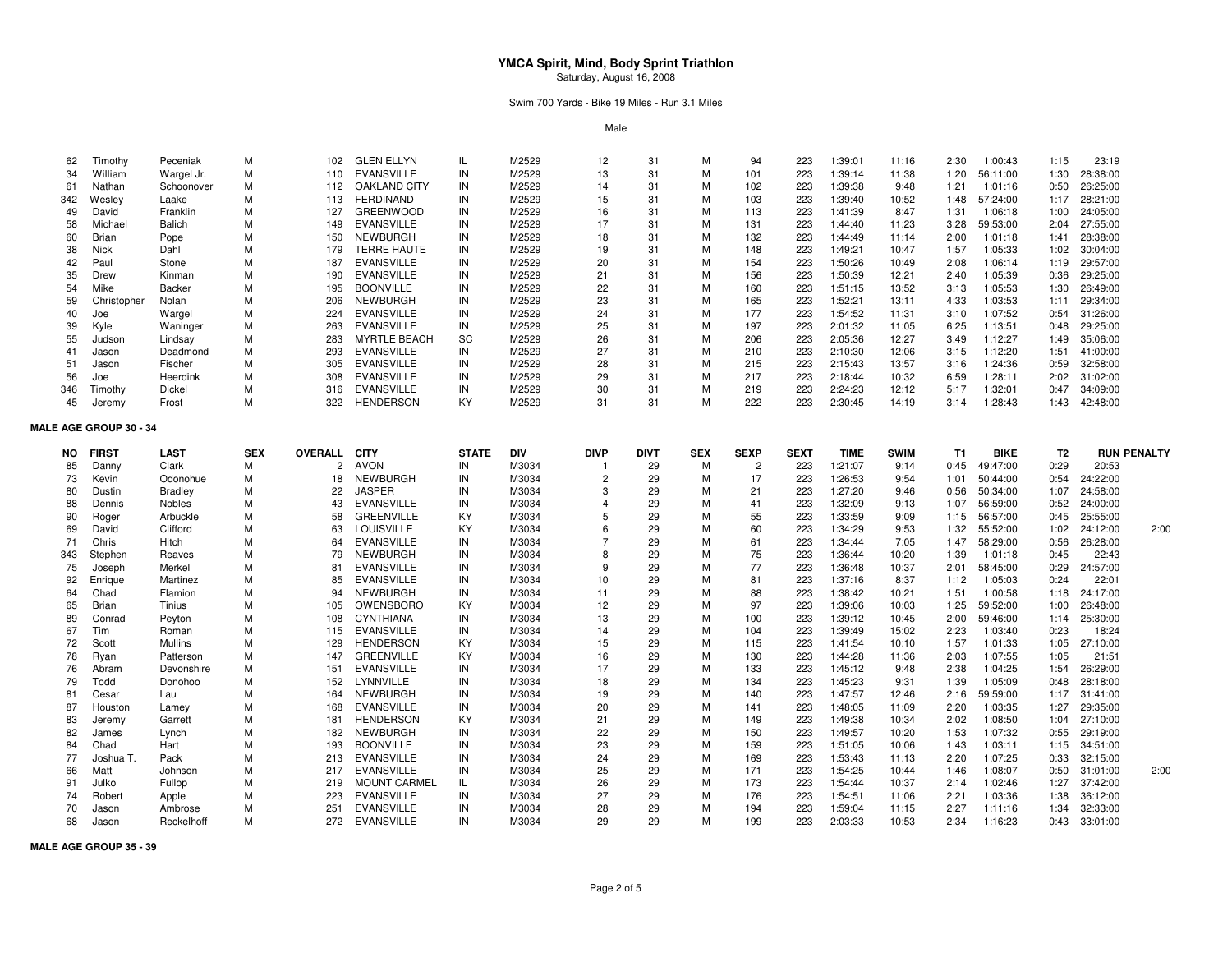Swim 700 Yards - Bike 19 Miles - Run 3.1 Miles

Male

| <b>NO</b>  | <b>FIRST</b>                  | <b>LAST</b>       | <b>SEX</b> | <b>OVERALL CITY</b> |                                    | <b>STATE</b> | <b>DIV</b>     | <b>DIVP</b>             | <b>DIVT</b> | <b>SEX</b> | <b>SEXP</b>    | <b>SEXT</b> | <b>TIME</b>        | <b>SWIM</b>   | <b>T1</b>      | <b>BIKE</b>         | T <sub>2</sub> | <b>RUN PENALTY</b> |
|------------|-------------------------------|-------------------|------------|---------------------|------------------------------------|--------------|----------------|-------------------------|-------------|------------|----------------|-------------|--------------------|---------------|----------------|---------------------|----------------|--------------------|
| 98         | Brian                         | Goffinet          | м          | 7                   | <b>NEWBURGH</b>                    | IN           | M3539          | -1                      | 41          | м          | 7              | 223         | 1:23:21            | 9:47          | 1:20           | 50:37:00            | 0:50           | 20:49              |
| 127        | Randy                         | Vanwynsberghe     | м          | 13                  | <b>EVANSVILLE</b>                  | IN           | M3539          | $\overline{2}$          | 41          | M          | 12             | 223         | 1:26:09            | 7:56          | 0:45           | 54:49:00            | 0:49           | 21:53              |
| 347        | Travis                        | Marx              | M          | 24                  | <b>EVANSVILLE</b>                  | IN           | M3539          | 3                       | 41          | M          | 23             | 223         | 1:27:42            | 10:03         | 1:28           | 54:14:00            | 1:03           | 20:56              |
| 131        | Chad                          | Lockyear          | M          | 28                  | <b>LOUISVILLE</b>                  | KY           | M3539          | $\overline{\mathbf{4}}$ | 41          | M          | 27             | 223         | 1:28:22            | 9:58          | 0:54           | 54:20:00            | 0:40           | 22:33              |
| 125        | Steve                         | Jordan            | М          | 30                  | <b>EVANSVILLE</b>                  | IN           | M3539          | 5                       | 41          | M          | 29             | 223         | 1:28:39            | 8:30          | 1:11           | 54:11:00            | 0:48           | 24:01:00           |
| 120        | Mount                         | Davis Jr          | М          | 35                  | EVANSVILLE                         | IN           | M3539          | 6                       | 41          | м          | 34             | 223         | 1:30:03            | 8:57          | 1:43           | 54:06:00            | 1:08           | 24:11:00           |
| 132        | <b>Steve</b>                  | Plasse            | M          | 36                  | CROTHERSVILLE                      | IN           | M3539          | $\overline{7}$          | 41          | M          | 35             | 223         | 1:30:19            | 9:04          | 1:25           | 53:25:00            | 0:59           | 25:28:00           |
| 130        | Steven                        | Boyer             | М          | 37                  | MARSHALL                           | IL.          | M3539          | 8                       | 41          | M          | 36             | 223         | 1:30:49            | 9:05          | 1:16           | 56:50:00            | 0:45           | 22:55              |
| 106        | Sean                          | Freimiller        | м          | 39                  | <b>BOONVILLE</b>                   | IN           | M3539          | 9                       | 41          | м          | 37             | 223         | 1:31:20            | 10:03         | 0:59           | 56:04:00            | 0:55           | 23:21              |
| 116        | R. Derick                     | Wiggins           | M          | 41                  | <b>JASPER</b>                      | IN           | M3539          | 10                      | 41          | M          | 39             | 223         | 1:31:57            | 10:38         | 0:59           | 53:47:00            | 1:18           | 25:18:00           |
| 108        | Greg                          | Steenberg         | M          | 51                  | <b>NEWBURGH</b>                    | IN           | M3539          | 11                      | 41          | M          | 49             | 223         | 1:33:01            | 9:48          | 1:41           | 56:33:00            | 1:03           | 23:58              |
| 96         | Tommy                         | Rowland           | M          | 53                  | <b>OWENSBORO</b>                   | KY           | M3539          | 12                      | 41          | м          | 50             | 223         | 1:33:39            | 11:27         | 1:53           | 56:20:00            | 1:10           | 22:53              |
| 124        | Roger                         | Orth              | М          | 62                  | <b>EVANSVILLE</b>                  | IN           | M3539          | 13                      | 41          | M          | 59             | 223         | 1:34:27            | 10:11         | 1:48           | 52:00:00            | 1:26           | 29:04:00           |
| 115        | Michael                       | Kemp              | M          | 65                  | <b>BOONVILLE</b>                   | IN           | M3539          | 14                      | 41          | M          | 62             | 223         | 1:34:44            | 10:39         | 1:28           | 53:36:00            | 0:45           | 28:17:00           |
| 94         | Scot                          | Pemberton         | M          | 69                  | LYNNVILLE                          | IN           | M3539          | 15                      | 41          | м          | 66             | 223         | 1:35:29            | 10:41         | 1:47           | 57:09:00            | 1:10           | 24:44:00           |
| 133        | Stephen                       | Brown             | M          | 70                  | <b>FERDINAND</b>                   | IN           | M3539          | 16                      | 41          | M          | 67             | 223         | 1:35:36            | 10:58         | 1:51           | 56:15:00            | 1:20           | 25:14:00           |
| 103        | Richard                       | Clements          | M          | 74                  | <b>EVANSVILLE</b>                  | IN           | M3539          | 17                      | 41          | м          | 71             | 223         | 1:36:06            | 10:01         | 1:49           | 58:08:00            | 1:36           | 24:34:00           |
| 129        | Tim                           | Seay              | М          | 76                  | <b>EVANSVILLE</b>                  | IN           | M3539          | 18                      | 41          | м          | 73             | 223         | 1:36:22            | 10:18         | 1:31           | 58:27:00            | 1:03           | 25:06:00           |
| 123        | Jeff                          | Tilly             | M          | 80                  | <b>NEWBURGH</b>                    | IN           | M3539          | 19                      | 41          | M          | 76             | 223         | 1:36:45            | 10:23         | 1:00           | 57:59:00            | 1:44           | 25:41:00           |
| 102        | Nathan                        | Hoover            | М          | 84                  | MT. VERNON                         | IN           | M3539          | 20                      | 41          | M          | 80             | 223         | 1:37:14            | 10:26         | 1:58           | 57:43:00            | 0:56           | 26:14:00           |
| 99         | Matt                          | <b>Bullock</b>    | M          | 91                  | <b>EVANSVILLE</b>                  | IN           | M3539          | 21                      | 41          | м          | 85             | 223         | 1:38:11            | 10:32         | 1:06           | 55:29:00            | 1:48           | 29:18:00           |
| 110        | Steven                        | Gresham           | М          | 92<br>96            | LYNNVILLE                          | IN<br>KY     | M3539          | 22                      | 41<br>41    | M<br>M     | 86             | 223         | 1:38:21            | 10:08         | 1:26           | 1:02:16             | 0:33           | 24:01:00           |
| 101        | Kevin                         | Maynard           | M          |                     | <b>LOUISVILLE</b>                  |              | M3539          | 23                      |             |            | 90             | 223         | 1:38:44            | 14:03         | 1:35           | 59:16:00            | 1:16           | 22:35              |
| 112        | Chris                         | Lancaster         | М          | 103                 | <b>VINCENNES</b>                   | IN           | M3539          | 24                      | 41          | м<br>M     | 95<br>99       | 223<br>223  | 1:39:04            | 10:31         | 2:13           | 1:02:25             | 1:00           | 22:58              |
| 117<br>114 | Earl                          | <b>Borders</b>    | М<br>M     | 107<br>117          | <b>NEWBURGH</b><br><b>NEWBURGH</b> | IN<br>IN     | M3539<br>M3539 | 25<br>26                | 41<br>41    | M          | 105            | 223         | 1:39:10            | 10:45         | 2:15           | 1:00:45<br>56:51:00 | 1:28<br>1:38   | 23:58<br>28:38:00  |
| 105        | Matt<br>Derick                | Vassy<br>Townsend | М          | 125                 | <b>EVANSVILLE</b>                  | IN           | M3539          | 27                      | 41          | M          | 111            | 223         | 1:40:48<br>1:41:19 | 11:49<br>9:53 | 1:54<br>2:01   | 58:22:00            | 1:31           | 29:34:00           |
| 107        | Todd                          | <b>Biever</b>     | М          | 132                 | LEWISPORT                          | ΚY           | M3539          | 28                      | 41          | M          | 118            | 223         | 1:42:00            | 10:05         | 1:53           | 1:03:05             | 1:09           | 25:51:00           |
| 128        | Todd                          | Butler            | M          | 134                 | <b>EVANSVILLE</b>                  | IN           | M3539          | 29                      | 41          | M          | 120            | 223         | 1:42:17            | 10:28         | 1:59           | 1:01:39             | 1:37           | 26:36:00           |
| 111        | Chris                         | Peart             | М          | 140                 | <b>MADISONVILLE</b>                | KY           | M3539          | 30                      | 41          | M          | 124            | 223         | 1:43:38            | 10:49         | 2:00           | 58:03:00            | 0:40           | 32:08:00           |
| 113        | Kevin                         | Jasper            | М          | 142                 | <b>OWENSBORO</b>                   | KY           | M3539          | 31                      | 41          | M          | 126            | 223         | 1:43:47            | 10:36         | 1:12           | 59:18:00            | 1:12           | 31:30:00           |
| 104        | Marc                          | Fella             | M          | 143                 | <b>FISHERS</b>                     | IN           | M3539          | 32                      | 41          | M          | 127            | 223         | 1:43:53            | 9:16          | 2:17           | 1:02:54             | 1:12           | 28:17:00           |
| 122        | James                         | Francis           | M          | 157                 | <b>NEWBURGH</b>                    | IN           | M3539          | 33                      | 41          | M          | 137            | 223         | 1:46:04            | 11:25         | 2:09           | 1:04:49             | 0:34           | 27:10:00           |
| 121        | Jason                         | McNeily           | м          | 159                 | <b>BOWLING GREEN</b>               | KY           | M3539          | 34                      | 41          | м          | 138            | 223         | 1:47:14            | 11:49         | 1:41           | 1:04:24             | 2:00           | 27:21:00           |
| 119        | Todd                          | McGhee            | M          | 169                 | <b>NEWBURGH</b>                    | IN           | M3539          | 35                      | 41          | M          | 142            | 223         | 1:48:13            | 10:34         | 3:53           | 1:06:57             | 1:45           | 25:06:00           |
| 126        | Scott                         | <b>Bonnell</b>    | М          | 178                 | <b>EVANSVILLE</b>                  | IN           | M3539          | 36                      | 41          | M          | 147            | 223         | 1:49:20            | 9:45          | 2:19           | 1:07:36             | 0:59           | 28:43:00           |
| 118        | Mark                          | McAnulty          | M          | 186                 | <b>NEWBURGH</b>                    | IN           | M3539          | 37                      | 41          | M          | 153            | 223         | 1:50:11            | 10:22         | 2:43           | 1:12:26             | 0:59           | 23:44              |
| 109        | Craig                         | Haseman           | M          | 210                 | <b>EVANSVILLE</b>                  | IN           | M3539          | 38                      | 41          | M          | 166            | 223         | 1:53:01            | 8:51          | 1:43           | 1:12:25             | 2:31           | 27:32:00           |
| 93         | Stephen                       | Orsburn           | М          | 212                 | <b>NEWBURGH</b>                    | IN           | M3539          | 39                      | 41          | M          | 168            | 223         | 1:53:36            | 11:54         | 2:33           | 1:11:55             | 1:03           | 26:14:00           |
| 97         | Brandon                       | Hayes             | M          | 230                 | <b>NEWBURGH</b>                    | IN           | M3539          | 40                      | 41          | M          | 181            | 223         | 1:55:57            | 10:36         | 2:16           | 1:12:28             | 0:37           | 30:01:00           |
| 100        | <b>Bradley</b>                | Jackson           | М          | 244                 | NEWBURGH                           | IN           | M3539          | 41                      | 41          | M          | 190            | 223         | 1:57:34            | 11:40         | 2:39           | 1:05:45             | 3:00           | 34:33:00           |
|            | <b>MALE AGE GROUP 40 - 44</b> |                   |            |                     |                                    |              |                |                         |             |            |                |             |                    |               |                |                     |                |                    |
| NO.        | <b>FIRST</b>                  | <b>LAST</b>       | <b>SEX</b> | <b>OVERALL</b>      | <b>CITY</b>                        | <b>STATE</b> | DIV            | <b>DIVP</b>             | <b>DIVT</b> | <b>SEX</b> | <b>SEXP</b>    | <b>SEXT</b> | <b>TIME</b>        | <b>SWIM</b>   | T <sub>1</sub> | <b>BIKE</b>         | T <sub>2</sub> | <b>RUN PENALTY</b> |
| 136        | Brent                         | Cattoor           | м          | 3                   | OWENSBORO                          | KY           | M4044          |                         | 44          | M          | 3              | 223         | 1:21:13            | 8:26          | 0:43           | 50:18:00            | 0:37           | 21:10              |
| 172        | Tom                           | Whitehurst        | М          | 4                   | <b>NEWBURGH</b>                    | IN           | M4044          | $\overline{2}$          | 44          | M          | $\overline{4}$ | 223         | 1:22:30            | 8:00          | 1:10           | 49:13:00            | 0:58           | 23:10              |
| 149        | Wayne                         | Ricketts          | M          | 8                   | <b>EVANSVILLE</b>                  | IN           | M4044          | 3                       | 44          | м          | 8              | 223         | 1:24:09            | 10:19         | 0:49           | 50:01:00            | 0:43           | 22:19              |
| 177        | Robert                        | Montani           | М          | 11                  | NASHVILLE                          | IL.          | M4044          | $\overline{4}$          | 44          | M          | 11             | 223         | 1:25:12            | 7:49          | 1:03           | 53:36:00            | 0:48           | 21:57              |
| 142        | Gregory                       | Frasier           | М          | 15                  | <b>EVANSVILLE</b>                  | IN           | M4044          | 5                       | 44          | M          | 14             | 223         | 1:26:40            | 10:17         | 1:47           | 47:11:00            | 1:37           | 25:51:00           |
| 139        | Tony                          | Maier             | M          | 17                  | <b>NEWBURGH</b>                    | IN           | M4044          | 6                       | 44          | M          | 16             | 223         | 1:26:48            | 9:51          | 1:32           | 52:13:00            | 0:50           | 22:25              |
| 152        | Jack                          | Spencer           | М          | 31                  | <b>EVANSVILLE</b>                  | IN           | M4044          | $\overline{7}$          | 44          | м          | 30             | 223         | 1:29:05            | 10:11         | 1:04           | 52:54:00            | 1:00           | 23:58              |
| 134        | Lance                         | Payton            | М          | 49                  | <b>EVANSVILLE</b>                  | IN           | M4044          | 8                       | 44          | M          | 47             | 223         | 1:32:57            | 8:15          | 1:40           | 57:23:00            | 1:17           | 24:23:00           |
| 163        | <b>Bret</b>                   | Maynard           | М          | 54                  | <b>OWENSBORO</b>                   | KY           | M4044          | 9                       | 44          | M          | 51             | 223         | 1:33:44            | 10:18         | 2:29           | 56:48:00            | 1:05           | 23:06              |
| 140        | Shawn                         | Wiethop           | М          | 55                  | EVANSVILLE                         | IN           | M4044          | 10                      | 44          | M          | 52             | 223         | 1:33:50            | 11:04         | 1:30           | 56:46:00            | 1:21           | 23:11              |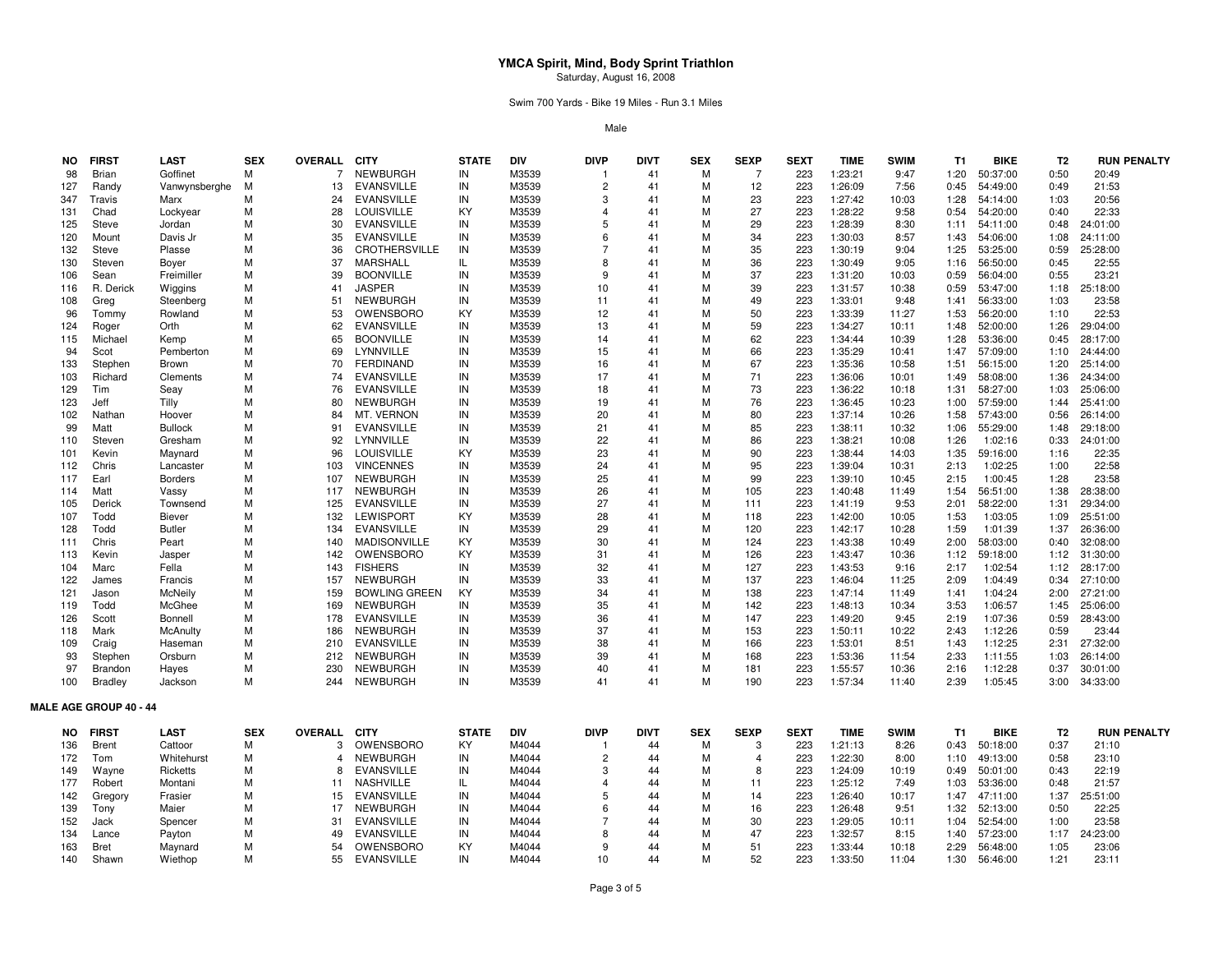Swim 700 Yards - Bike 19 Miles - Run 3.1 Miles

Male

| 155 | Timothy                       | Leachman       | М          | 56             | OWENSBORO         | KY           | M4044      | 11             | 44          | м          | 53          | 223         | 1:33:52     | 10:01       | 1:10      | 51:27:00    | 2:00 | 27:17:00<br>2:00   |
|-----|-------------------------------|----------------|------------|----------------|-------------------|--------------|------------|----------------|-------------|------------|-------------|-------------|-------------|-------------|-----------|-------------|------|--------------------|
| 166 | Wesley                        | Noble          | м          | 60             | <b>TELL CITY</b>  | IN           | M4044      | 12             | 44          | м          | 57          | 223         | 1:34:16     | 9:10        | 1:42      | 1:01:06     | 1:02 | 21:19              |
| 137 | Ray                           | Lutgring       | М          | 68             | ELBERFELD         | IN           | M4044      | 13             | 44          | M          | 65          | 223         | 1:35:00     | 10:45       | 1:46      | 55:59:00    | 1:03 | 25:29:00           |
| 135 | Ken                           | Thomas         | м          | 71             | <b>EVANSVILLE</b> | IN           | M4044      | 14             | 44          | м          | 68          | 223         | 1:35:36     | 10:10       | 1:46      | 58:01:00    | 1:20 | 24:21:00           |
| 176 | Anthony                       | <b>Brake</b>   | м          | 72             | <b>EVANSVILLE</b> | IN           | M4044      | 15             | 44          | м          | 69          | 223         | 1:35:39     | 15:10       | 1:04      | 55:13:00    | 1:23 | 22:51              |
| 141 | Steven                        | Hoover         | м          | 78             | <b>NEWBURGH</b>   | IN           | M4044      | 16             | 44          | м          | 74          | 223         | 1:36:30     | 10:04       | 1:30      | 1:00:19     | 0:39 | 24:00:00           |
| 158 | Keith                         | Spaulding      | м          | 82             | <b>LOUISVILLE</b> | KY           | M4044      | 17             | 44          | м          | 78          | 223         | 1:37:07     | 10:15       | 1:27      | 58:16:00    | 0:49 | 26:22:00           |
| 157 | Cody                          | Riley          | м          | 101            | <b>NEWBURGH</b>   | IN           | M4044      | 18             | 44          | M          | 93          | 223         | 1:38:58     | 10:42       | 1:50      | 55:38:00    | 1:45 | 29:06:00           |
| 147 | Scott                         | Vanwormer      | м          | 131            | <b>EVANSVILLE</b> | IN           | M4044      | 19             | 44          | м          | 117         | 223         | 1:41:54     | 10:26       | 2:49      | 59:32:00    | 2:07 | 27:03:00           |
| 151 | Doug                          | Adams          | м          | 133            | WASHINGTON        | IN           | M4044      | 20             | 44          | M          | 119         | 223         | 1:42:15     | 10:14       | 1:23      | 1:05:54     | 0:39 | 24:06:00           |
| 161 | Matthew                       | Wandtke        | м          | 135            | <b>EVANSVILLE</b> | IN           | M4044      | 21             | 44          | м          | 121         | 223         | 1:42:34     | 10:14       | 2:31      | 1:00:53     | 2:07 | 26:52:00           |
| 174 | Mikeal                        | Lashbrook      | м          | 136            | <b>EVANSVILLE</b> | IN           | M4044      | 22             | 44          | M          | 122         | 223         | 1:42:44     | 10:28       | 2:02      | 1:03:12     | 1:23 | 25:42:00           |
| 160 | Martin                        | Brown          | м          | 138            | <b>EVANSVILLE</b> | IN           | M4044      | 23             | 44          | M          | 123         | 223         | 1:43:23     | 9:40        | 3:25      | 1:00:36     | 2:36 | 27:07:00           |
| 95  | Rick                          | Martin         | м          | 141            | <b>EVANSVILLE</b> | IN           | M4044      | 24             | 44          | м          | 125         | 223         | 1:43:42     | 8:47        | 1:53      | 1:01:16     | 1:56 | 29:52:00           |
| 178 | Jeff                          | Nelson         | м          | 145            | OWENSVILLE        | IN           | M4044      | 25             | 44          | M          | 128         | 223         | 1:44:18     | 11:09       | 3:14      | 59:49:00    | 1:48 | 28:20:00           |
| 162 | Kwan                          | Hongladarom    | м          | 174            | MT. VERNON        | IN           | M4044      | 26             | 44          | м          | 145         | 223         | 1:49:07     | 11:11       | 1:39      | 58:56:00    | 1:47 | 35:35:00           |
| 175 | Alan                          | Meier          | м          | 183            | <b>EVANSVILLE</b> | IN           | M4044      | 27             | 44          | м          | 151         | 223         | 1:49:58     | 10:59       | 3:07      | 59:29:00    | 2:45 | 33:41:00           |
| 148 | Jeff                          | Winchester     | М          | 196            | <b>NEWBURGH</b>   | IN           | M4044      | 28             | 44          | M          | 161         | 223         | 1:51:31     | 10:57       | 2:14      | 1:05:47     | 1:24 | 31:11:00           |
| 153 | Mark                          | Hodoval        | м          | 198            | <b>EVANSVILLE</b> | IN           | M4044      | 29             | 44          | м          | 163         | 223         | 1:51:33     | 10:54       | 2:45      | 1:06:21     | 1:52 | 29:43:00           |
| 143 | Dana                          | Greenfield     | м          | 200            | <b>EVANSVILLE</b> | IN           | M4044      | 30             | 44          | м          | 164         | 223         | 1:51:40     | 15:39       | 2:37      | 1:05:07     | 1:19 | 27:00:00           |
| 167 | Stan                          | Wilhite        | м          | 216            | <b>NEWBURGH</b>   | IN           | M4044      | 31             | 44          | M          | 170         | 223         | 1:54:19     | 11:00       | 1:58      | 1:07:47     | 1:40 | 31:56:00           |
| 144 | Dennis                        | Wannemuehler   | м          | 227            | <b>EVANSVILLE</b> | IN           | M4044      | 32             | 44          | м          | 179         | 223         | 1:55:51     | 11:03       | 2:01      | 1:11:33     | 0:55 | 30:23:00           |
| 168 | Patrick                       | Hammet         | м          | 229            | <b>EVANSVILLE</b> | IN           | M4044      | 33             | 44          | M          | 180         | 223         | 1:55:53     | 10:18       | 4:54      | 1:12:16     | 0:52 | 27:36:00           |
| 154 | Allen                         | Walker         | м          | 233            | <b>NEWBURGH</b>   | IN           | M4044      | 34             | 44          | м          | 183         | 223         | 1:56:00     | 14:48       | 3:18      | 1:07:48     | 1:36 | 28:32:00           |
| 150 | Jeff                          | Murdoch        | м          | 236            | <b>NEWBURGH</b>   | IN           | M4044      | 35             | 44          | м          | 186         | 223         | 1:56:51     | 11:15       | 3:33      | 1:09:20     | 1:18 | 31:26:00           |
| 169 | Tod                           | Schneider      | М          | 239            | <b>EVANSVILLE</b> | IN           | M4044      | 36             | 44          | M          | 187         | 223         | 1:56:57     | 14:03       | 3:37      | 1:05:14     | 1:09 | 32:56:00           |
| 165 | Jeff                          | Johnson        | м          | 240            | OWENSBORO         | KY           | M4044      | 37             | 44          | м          | 188         | 223         | 1:56:59     | 11:18       | 1:55      | 1:09:39     | 1:13 | 32:56:00           |
| 146 | Robert                        | Pemberton      | м          | 250            | <b>NEWBURGH</b>   | IN           | M4044      | 38             | 44          | M          | 193         | 223         | 1:59:00     | 13:10       | 2:17      | 1:04:32     | 3:12 | 35:51:00           |
| 171 | Randy                         | Greenberg      | м          | 257            | <b>EVANSVILLE</b> | IN           | M4044      | 39             | 44          | м          | 195         | 223         | 2:00:25     | 14:12       | 3:30      | 1:05:46     | 2:11 | 34:49:00           |
| 170 | Jeff                          | Purdue         | M          | 274            | <b>EVANSVILLE</b> | IN           | M4044      | 40             | 44          | M          | 201         | 223         | 2:03:54     | 12:38       | 2:47      | 1:11:14     | 0:59 | 36:18:00           |
| 138 | Tod                           | Wilson         | М          | 276            | <b>NEWBURGH</b>   | IN           | M4044      | 41             | 44          | M          | 202         | 223         | 2:04:28     | 10:38       | 3:30      | 1:10:57     | 1:11 | 38:13:00           |
| 164 | Bryan                         | Reynolds       | м          | 282            | OWENSBORO         | KY           | M4044      | 42             | 44          | м          | 205         | 223         | 2:05:17     | 11:53       | 3:46      | 1:14:45     | 1:44 | 33:10:00           |
| 145 | John                          | Noback         | M          | 287            | <b>EVANSVILLE</b> | IN           | M4044      | 43             | 44          | M          | 207         | 223         | 2:07:08     | 10:41       | 2:21      | 1:26:04     | 0:53 | 27:11:00           |
| 159 | Anthony                       | Goodwin        | м          | 320            | <b>EVANSVILLE</b> | IN           | M4044      | 44             | 44          | м          | 221         | 223         | 2:29:26     | 12:02       | 5:18      | 1:23:34     | 2:27 | 46:06:00           |
|     |                               |                |            |                |                   |              |            |                |             |            |             |             |             |             |           |             |      |                    |
|     | <b>MALE AGE GROUP 45 - 49</b> |                |            |                |                   |              |            |                |             |            |             |             |             |             |           |             |      |                    |
| NO. | <b>FIRST</b>                  | <b>LAST</b>    | <b>SEX</b> | <b>OVERALL</b> | <b>CITY</b>       | <b>STATE</b> | <b>DIV</b> | <b>DIVP</b>    | <b>DIVT</b> | <b>SEX</b> | <b>SEXP</b> | <b>SEXT</b> | <b>TIME</b> | <b>SWIM</b> | <b>T1</b> | <b>BIKE</b> | T2   | <b>RUN PENALTY</b> |
| 180 | Keith                         | Bartley        | м          | 9              | <b>JASPER</b>     | IN           | M4549      | -1             | 21          | м          | 9           | 223         | 1:24:32     | 10:04       | 1:14      | 50:54:00    | 0:52 | 21:29              |
| 179 | <b>Brian</b>                  | Rainey         | м          | 19             | <b>WASHINGTON</b> | IN           | M4549      | $\overline{2}$ | 21          | м          | 18          | 223         | 1:27:14     | 10:12       | 1:23      | 52:18:00    | 1:03 | 22:20              |
| 181 | Mike                          | Post           | М          | 21             | NEWBURGH          | IN           | M4549      | 3              | 21          | M          | 20          | 223         | 1:27:18     | 9:29        | 1:13      | 51:02:00    | 0:45 | 24:52:00           |
| 184 | Robert                        | Jimenez        | M          | 27             | <b>NEWBURGH</b>   | IN           | M4549      |                | 21          | M          | 26          | 223         | 1:28:09     | 9:00        | 1:23      | 53:26:00    | 0:58 | 23:23              |
| 182 | Mitchell                      | Parker         | м          | 40             | <b>PETERSBURG</b> | IN           | M4549      | 5              | 21          | м          | 38          | 223         | 1:31:56     | 10:32       | 0:53      | 57:07:00    | 0:28 | 22:58              |
| 199 | Gardar                        | Gislason       | М          | 46             | <b>EVANSVILLE</b> | IN           | M4549      | 6              | 21          | M          | 44          | 223         | 1:32:30     | 9:52        | 2:00      | 56:32:00    | 1:17 | 22:51              |
| 189 | Mark                          | Hill           | M          | 47             | <b>EVANSVILLE</b> | IN           | M4549      | $\overline{7}$ | 21          | M          | 45          | 223         | 1:32:38     | 10:35       | 1:30      | 56:23:00    | 0:41 | 23:31              |
| 185 | Andrew                        | Tharp          | м          | 66             | <b>EVANSVILLE</b> | IN           | M4549      | 8              | 21          | м          | 63          | 223         | 1:34:45     | 7:51        | 1:11      | 56:59:00    | 1:16 | 27:30:00           |
| 197 | Tom                           | Dowd           | м          | 73             | <b>EVANSVILLE</b> | IN           | M4549      | 9              | 21          | м          | 70          | 223         | 1:35:50     | 10:30       | 2:00      | 59:18:00    | 1:25 | 22:39              |
| 200 | Robert                        | Kay            | M          | 95             | <b>EVANSVILLE</b> | IN           | M4549      | 10             | 21          | M          | 89          | 223         | 1:38:43     | 11:14       | 3:31      | 1:00:21     | 0:29 | 23:09              |
| 194 | Dave                          | Keller         | м          | 104            | <b>NEWBURGH</b>   | IN           | M4549      | 11             | 21          | M          | 96          | 223         | 1:39:05     | 10:44       | 1:29      | 59:13:00    | 1:49 | 25:53:00           |
| 190 | Dean                          | <b>Brinker</b> | м          | 106            | <b>EVANSVILLE</b> | IN           | M4549      | 12             | 21          | м          | 98          | 223         | 1:39:08     | 10:23       | 1:34      | 58:11:00    | 1:13 | 27:49:00           |
| 192 | Greg                          | Wilhite        | M          | 120            | <b>NEWBURGH</b>   | IN           | M4549      | 13             | 21          | M          | 107         | 223         | 1:41:00     | 11:29       | 1:49      | 1:00:12     | 1:04 | 26:27:00           |
| 195 | Sam                           | Conner         | м          | 124            | <b>EVANSVILLE</b> | IN           | M4549      | 14             | 21          | м          | 110         | 223         | 1:41:16     | 10:49       | 1:01      | 56:54:00    | 0:55 | 31:39:00           |
| 193 | Steven                        | Titzer         | м          | 130            | <b>EVANSVILLE</b> | IN           | M4549      | 15             | 21          | м          | 116         | 223         | 1:41:54     | 10:55       | 3:04      | 1:00:33     | 1:57 | 25:27:00           |
| 186 | Richard                       | Culiver        | M          | 191            | <b>NEWBURGH</b>   | IN           | M4549      | 16             | 21          | M          | 157         | 223         | 1:50:48     | 10:47       | 1:21      | 59:43:00    | 1:34 | 37:25:00           |
| 183 | Ken                           | Collis         | м          | 242            | <b>PRINCETON</b>  | IN           | M4549      | 17             | 21          | м          | 189         | 223         | 1:57:18     | 14:06       | 3:21      | 1:08:42     | 0:47 | 30:24:00           |
| 345 | Terry                         | Frank          | м          | 290            | <b>LOUISVILLE</b> | KY           | M4549      | 18             | 21          | M          | 209         | 223         | 2:08:07     | 12:38       | 3:05      | 1:19:10     | 1:17 | 31:59:00           |